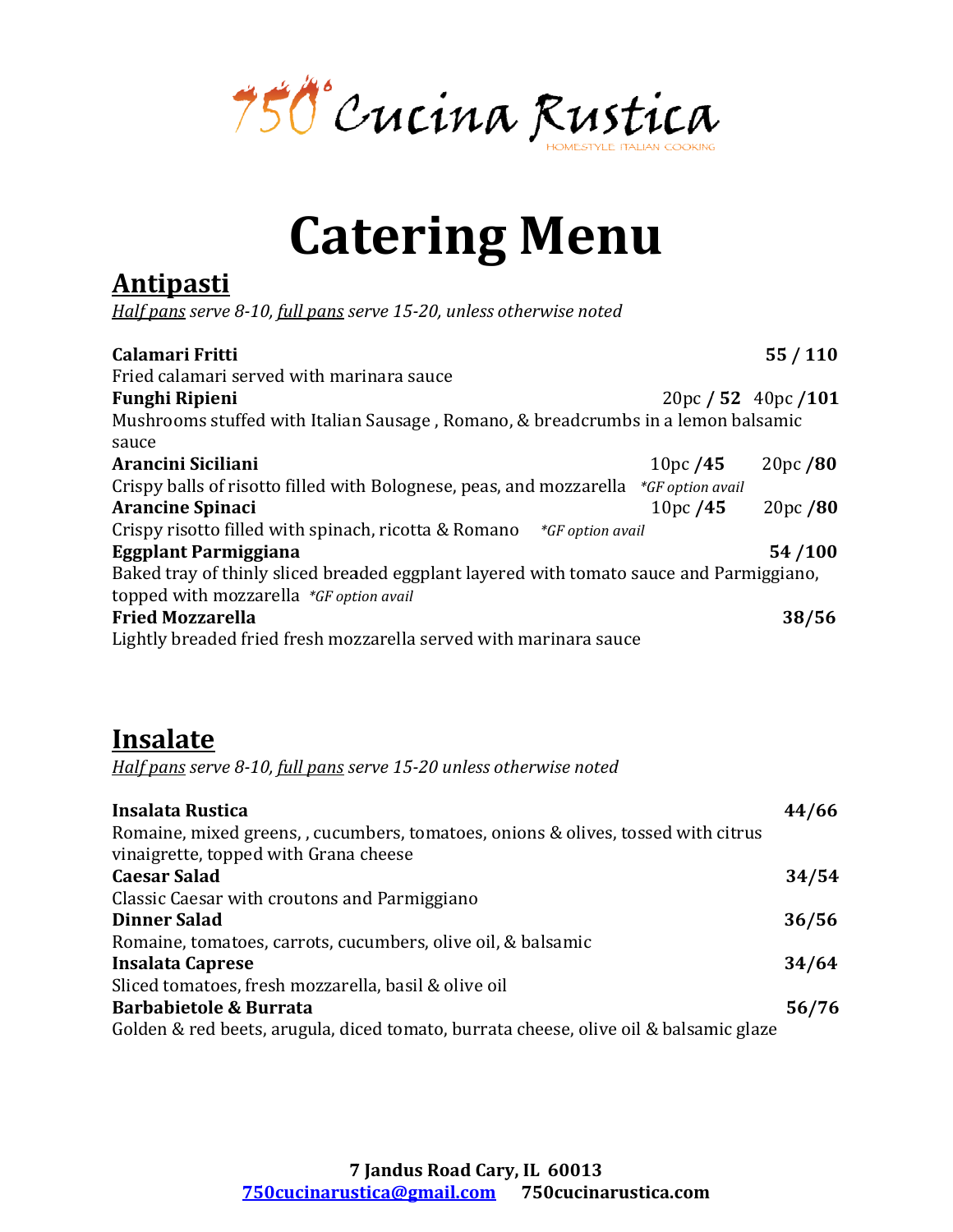## Pasta & Risotti

Half pans serve 8-12, full pans serve 15-20 unless otherwise noted, gluten free option available

| Penne alla Vodka                                                                           | 45/80        |
|--------------------------------------------------------------------------------------------|--------------|
| <b>Fettucini Alfredo</b>                                                                   | 45/80        |
| <b>Rigatoni &amp; Meatballs</b>                                                            | 52/87        |
| Rigatoni Quattro Formaggi                                                                  | 54/104       |
| Imported pasta, Fontina, Grana, Provolone, mozzarella, toasted bread crumbs                |              |
| Homemade Lasagna                                                                           | 61/122       |
| Layers of fresh pasta, veal, beef & pork tomato ragu, ricotta, topped with mozzarella      |              |
| Orechiette alla Rustica                                                                    | 58/108       |
| Imported pasta, sautéed pancetta & crumbled Italian sausage in a spicy tomato ragu         |              |
| topped with Grana & mozzarella with toasted bread crumbs                                   |              |
| <b>Penne Rosmarino</b>                                                                     | 58/108       |
| Imported pasta, roasted chicken, smoked prosciutto, peas, cremini mushrooms, rosemary      |              |
| brandy cream sauce topped with Grana & toasted bread crumbs                                |              |
| <b>Tagliatelle Bolognese</b>                                                               | 58/108       |
| Fresh pasta, tomato ragu of veal, beef & pork with mushroom & peas, topped with Romano     |              |
| <b>Fettuccine Frutti di Mare</b>                                                           | market price |
| Imported pasta, sautéed jumbo shrimp, calamari, scallops, little neck clams & mussels in a |              |
| plum tomato sauce or garlic white wine                                                     |              |
| Paccheri Toscana                                                                           | 58/108       |
| Imported pasta, crumbled Italian sausage, mushrooms, truffle cream sauce topped with       |              |
| Grana cheese                                                                               |              |
| <b>Risotto con Filetto</b>                                                                 | 57/109       |
| Carnaroli rice, beef tenderloin, mushrooms, truffles, topped with Grana cheese             |              |
| Risotto Gamberi & Zafferano                                                                | 67/128       |
| Carnaroli rice, shrimp, sautéed in a San Marzano cherry tomato sauce with saffron &        |              |
| spinach                                                                                    |              |
|                                                                                            |              |
| <b>Entrees</b>                                                                             |              |
| Pollo<br>10pc/ $67$                                                                        | 20pc/134     |
| Al Limone—Sauteed with capers in a lemon white wine sauce *GF option avail                 |              |
| Al Marsala-Sauteed with mushrooms in a Marsala wine reduction                              |              |

Alla Parmigiana—Breaded and topped with mozzarella & tomato basil sauce \*GF option avail Al Vesuvio— Sauteed with garlic & shallots in a white wine, rosemary sauce

| Salmone con Pomodorini                                       |                   | market price |
|--------------------------------------------------------------|-------------------|--------------|
| Pan roasted Faroe Island salmon with San Marzano tomatoes    |                   |              |
| <b>Filetto Barolo</b>                                        |                   | market price |
| Beef tenderloin with a Barolo reduction with mushrooms       |                   |              |
| Sausage & Peppers                                            | 10pc/45 $20pc/72$ |              |
| Grilled Italian sausage and peppers with a plum tomato sauce |                   |              |